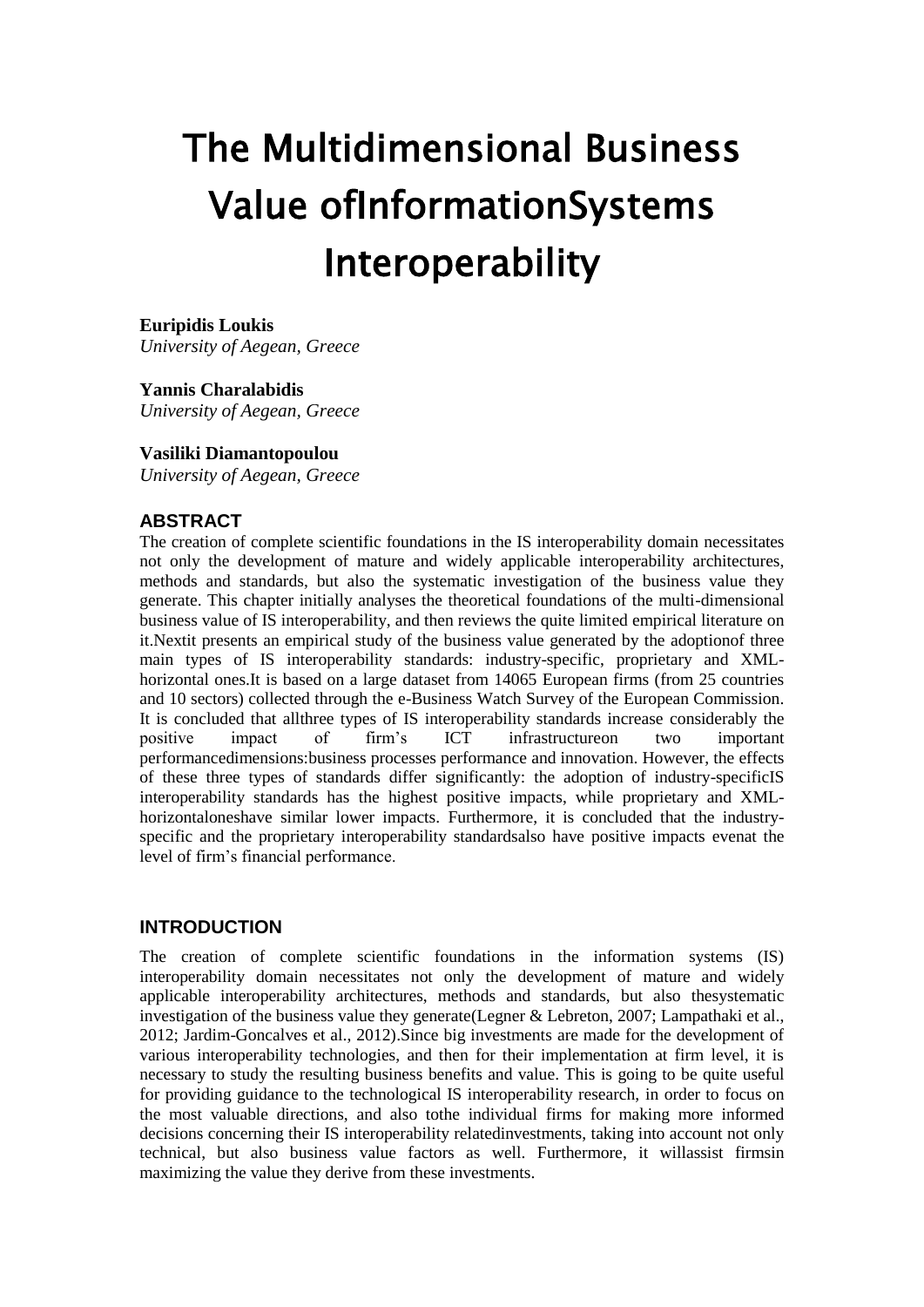IS interoperability, defined by IEEE as the "ability of two or more systems or components to exchange information and to use the information that has been exchanged' (IEEE, 1990), has been regarded for long time as highly beneficial. In this direction there has been theoretical literature analyzing the business value of ISinteroperability, howeverthere is limited empiricalliterature on it, as explained in more detail later in the following section.Only a very small number of empirical studies have been conducted concerning thebusiness value ofIS interoperability, and all of them are based on small datasets. Therefore more empirical research is required concerningall the dimensions of the business value that IS interoperability generates, in order toassess theirimportance and magnitude in "real life" and also identify ways ofincreasing them.

This chapter initially analyses the theoretical foundations of the multi-dimensional business value of IS interoperability, based ona review of relevant theoretical literature, and also of literature in the area of business networks, andthen reviews the limited empirical literature in this area.Next it presents an empirical study of the effects of adopting three different types of IS interoperability standards on:

a) the impact of firm"s information and communication technologies (ICT) infrastructure on two important performance dimensions: business processes performance and innovation, b) and on firm"s financial performance.

It is based on a large dataset collected from 14065 European firms (from 25 countries and 10 sectors) through the e-Business Watch Survey of the European Commission. In particular, this empirical study is focusing on three main types of IS interoperability standards (Nurmilaakso, 2008a, 2008b; Lampathaki et al., 2009):

- The industry-specific (or vertical) standards, whichare usually created by industry associations or sectoral standardization bodies, in order to enable the electronic exchange of important business documents (e.g. quotations, orders, shipment notes, invoices, payment notes) between firms of a specific industry, their suppliers, customers and business partners. As a typical example we can mention the health sector specific standards published and maintained by organizations like the Clinical Data Interchange Standards Consortium (CDISC) (see http://www.cdisc.org/). Such industry-specific standards usually are "tailored" to meet the needs of the firms of the specific sector, so they have exactly the whole needed "depth and breadth": they include all the range of the required documents and elements of them, and at the same time they do not carry additional elements that would serve neighbouring or even irrelevant domains.

- The proprietary standards, which are typically created and maintained by large and strong firms, who can impose such de-facto specifications for business documents" exchange to their own customers, suppliers or business partners. Such interconnection standards are still very popular in several sectors, e.g. in the large, multinational supermarket chains for accepting electronic invoices from myriads of small and medium suppliers. As a typical example we can mention the TESCO electronic invoicing specifications (see Tesco Invoice Delivery Service at http://tesco.gxs.co.uk). They usually have extensive depth and breadth, but fulfill mainly the needs of (i.e. include mainly the documents and elements required by) the strong creator firm.

- The XML-horizontal standards, which are mainly open cross-sectoral (horizontal) specifications of business documents' interchange formats, aiming to be used by firms of all sectors, which have been based on the XML (eXtensible Markup Language). Typical examples of such standards are the Universal Business Language (UBL) specifications (providing a library of standard XML specifications for the most frequently used business documents to be used in general procurement and transport contexts – see https://www.oasisopen.org/committees/tc\_home.php? wg\_ abbrev=ubl), or the eXtensible Business Reporting Language (XBRL) (supporting financial information exchange – see http://www.xbrl.org). They are broad enough to cover many important aspects of the documents that need to be exchanged among firms, but due to their horizontal nature they lack the needed depth for representing sector-specific characteristics and information elements, as they have been developed with a "least common denominator" logic, i.e. they include mainly elements that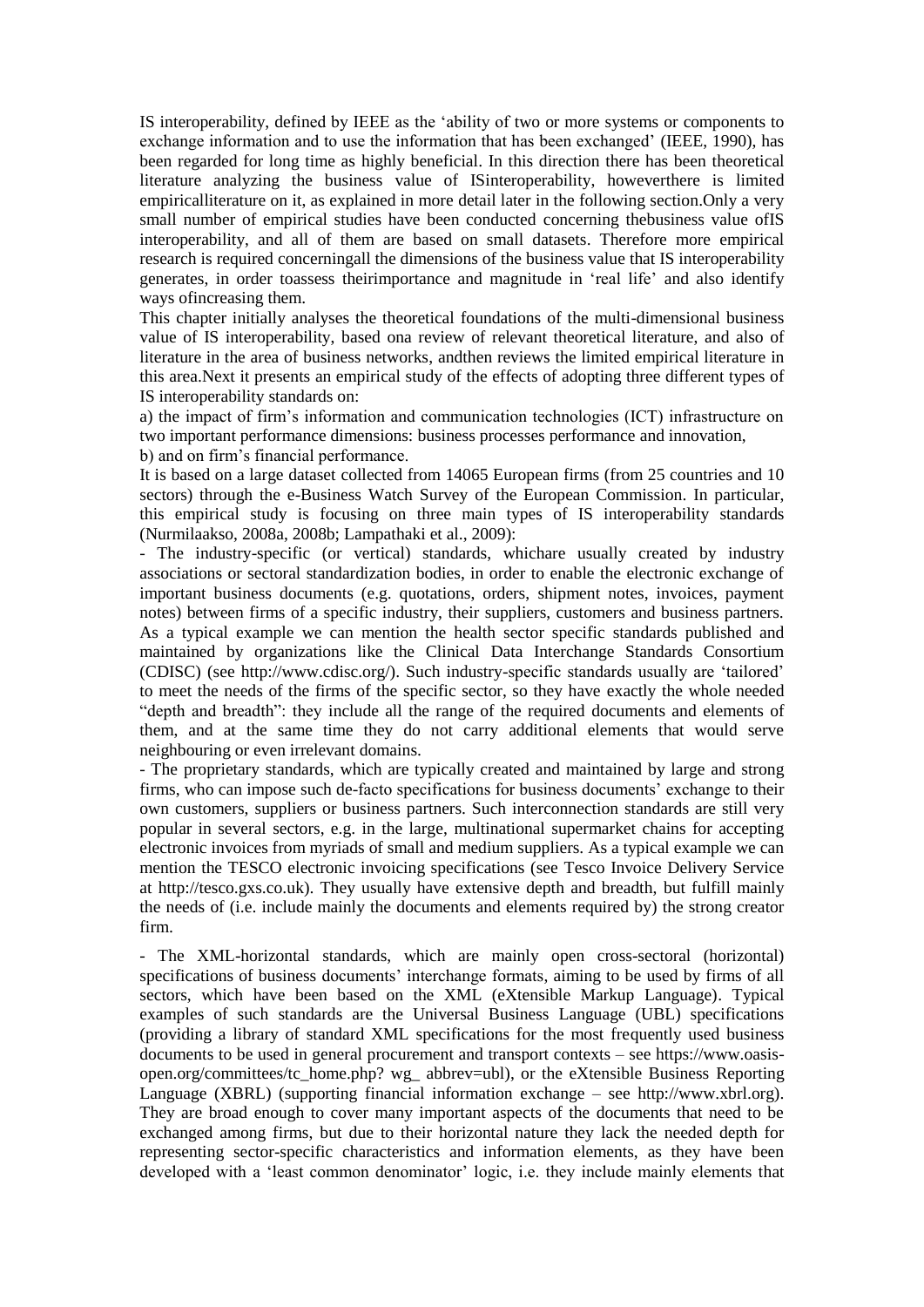are common across sectors. It should be mentioned that recently, due to the fast adoption of XML, many industrial standards (and also some proprietary ones) have been ported to XMLas well. However, at the time when the data of this study were collected (2006) XML was used mainly for cross-sectoral (horizontal) standards, so XML-based standards were mainly horizontal, thereforethe three types of standards we examine in this empirical studywere disjoint.

Our studyis structured in seven sections. In the next sectionthe theoretical foundations of the business value of IS interoperability are analysed, while in the following section the limited relevant empirical literature is reviewed. Then the research hypotheses of our empirical study are developed. The data and method of the study are described in the next section, followed by the results. In the final section the conclusions are summarized.

## **THEORETICAL FOUNDATIONS**

There has been some theoretical literatureanalysing and discussing various dimensions of business value generated byIS interoperability. The most important of them is definitely a report titled "Unleashing the Potential of the European Knowledge Economy – Value Proposition for Enterprise Interoperability' (Li et al., 2008), which has beenwritten by a high level Informal Study Group (ISG) launched by the European Commission. It concludes that IS interoperability has the potential to improve efficiency dramatically, which has been the main focus in the past, and additionallyit can also drive the collaborative development of significant value innovation by 'value networks', defined (based on Allee(2002)) as 'webs of relationships that generate tangible and intangible value through complex dynamic exchanges between two or more individuals, groups, or organizations".In this direction it defines thisnew dimension of the value proposition of IS interoperability as "Value innovation derived from new forms of open collaboration and channels targeting new, global and highly customized niches, and grounded in interoperable complex ecosystems, connecting end-users, producers, suppliers, software vendors, telecommunication companies, public bodies and citizens; empowering employees; and sustaining stronger economic growth". The same report proposes an "Enterprise Interoperability Value Framework" (EIVP), which identifies five types of interaction among firms that can be supported and enhanced by interoperability: communication (exchange of information), coordination (alignment of activities for mutual benefit, avoiding gaps and overlaps, in order to achieve efficiency gains), cooperation (obtaining mutual benefits by sharing or partitioning work, or by establishing supply chain visibility, where manufacturers and distributors allow each other"s visibility of stocks, sales and production plansin order to optimize value chain stocks), collaboration (an engagement to work together in order to achieve results and innovative solutions that the participants would be unable to accomplish alone) and channel ("selling less of more products", according to Anderson (2006), which means producing a wider range of products and gaining greater access to small niche markets for selling these products). While the first interaction types support mainly 'red ocean strategies' the last ones support and facilitate 'blue ocean strategies' (using the terminology introduced by Kim and Mauborgne (2005): firms pursuing "blue ocean strategies" do not aim to out-perform the competition in the existing market, but to create new market space or a "blue ocean", making the competition irrelevant, by introducing radical innovations in the products, services and processes; on the contrary firms pursuing "red ocean strategies" compete through lower prices or marginal innovations). Also, according to this framework the scope of exploitation of IS interoperability can vary considerably, and is a significant determinant of the magnitude of the business value generated. So it can be usedonly for achieving internal information integration (i.e. for makinginteroperable the applications of different organizational units of the firm), or have a wider scope and use it for supporting specific dyadic businessrelationships, a hub-spokes structure, or even business networks; widening the scope of exploitation will result in more business value. The above EIVP framework has already been successfully used for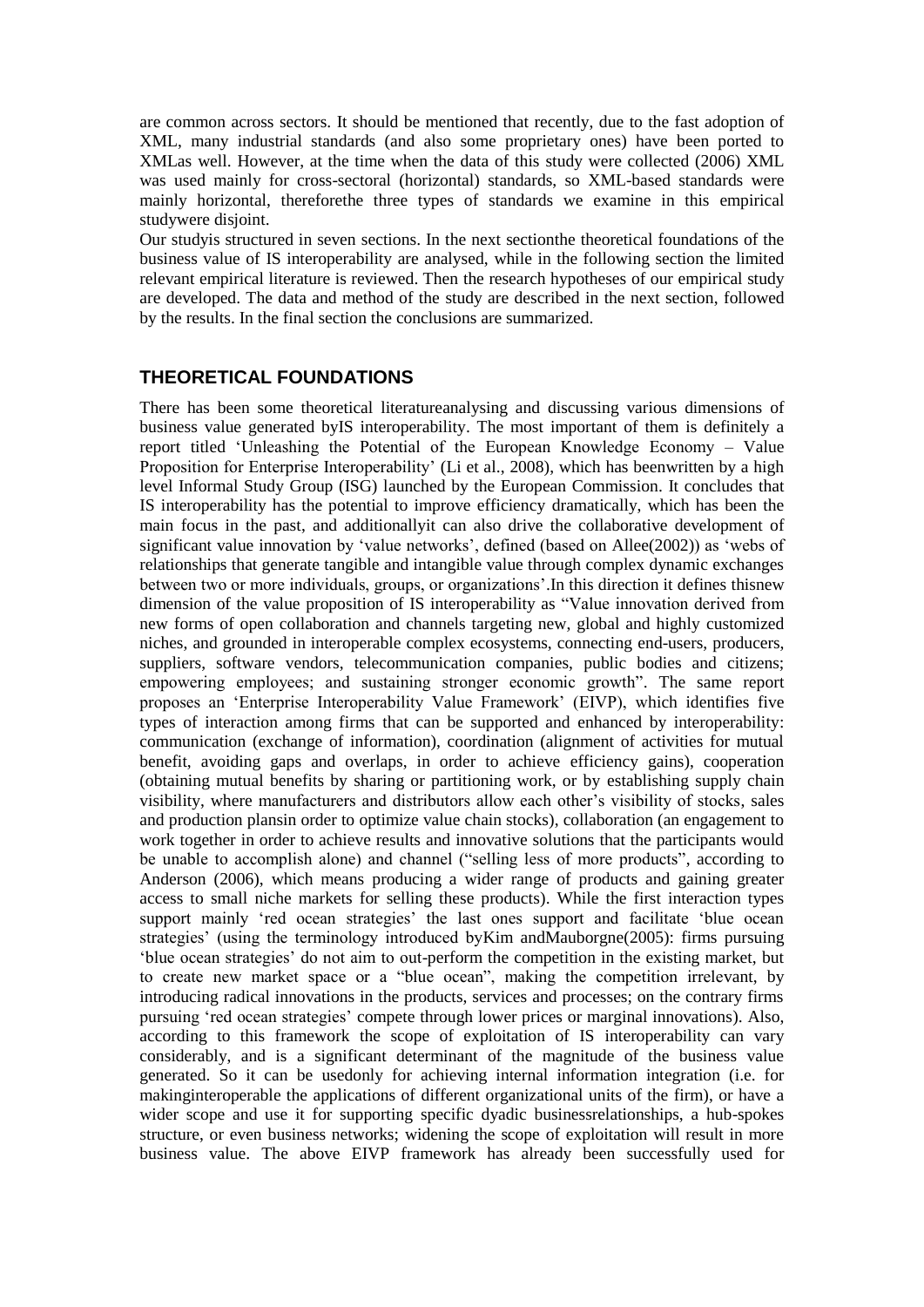analyzingIS interoperability in the Architecture, Engineering and Construction (AEC) sector (Grilo, Jardim-Goncalves, & Cruz-Machado, 2009; Grilo&Jardim-Goncalves, 2010).

Previously Choi andWhinston (2000)had argued that IS interoperability is highly importantfor maximizing the potential benefits of computing and digital networkingtechnologies. In particular, they argue that it is the key enabler of a new generation of advanced and highly beneficial business practices, such as supply chain management, logistics management, knowledge management, online retailing and auction markets. Also, IS interoperability allows market participants to communicate, exchange information, deliver and use products and services in real time, and this results in significant business benefits. It allows gaining big efficiencies in managing multi-partner transactions, in which multiple trades occur among numerous participants who are very often dispersed geographically. Furthermore, it can significantly improve efficiency in product design, manufacturing and distribution, and at the same time increase customers" choices and satisfaction. The business value that interoperability generates is not limited to efficiency gains, since it can be a fundamental driver and enabler of important innovations; it enables the personalization of offerings to customers and the composition at a low cost of new complex products/services by bundling complementary products/services from many different suppliers who are active in traditionally separated markets.

Grilo et al. (2007) argue that firms today increasingly tend to be active in several countries, so they have to cooperate with more and geographically dispersed suppliers and customers; also, they have to change the way they innovate and produce, to increase productivity and flexibility, to achieve higher levels of integration of their internal value chain and of the supply chains in which they participate, and to exploit better the information rich supplier and distribution chain. Establishing IS interoperability with trading partners is of critical importance for meeting the above highly important requirements. The same paper identifies three main functions of IS interoperability thatgenerate significant business value: informational function (exchange of information of various complexity levels), transactional function (electronic execution of the whole life-cycles of various types of transactions) and collaboration function (collaborative products/services design and development).

IS interoperability constitutes a valuable infrastructure, which facilitates and supports various advanced and highly beneficial business practices, making them less costly and more easy and quick to implement and beneficial. One of them is definitely the Electronic Data Interchange (EDI) (Jimenez-Martinez & Polo-Redondo, 2004), which allows the electronic exchange of various types of structured business documents with customers, sales channels, suppliers, business partners, etc. (e.g. quotations, orders, shipment notes, invoices, payment notes), resulting in significant operational and strategic benefits. Another beneficial business practice that can be facilitated and supported by IS interoperability is Collaborative Planning, Forecasting and Replenishment (CPFR) (Dudek & Stadtler, 2007; Stadtler, 2009), defined as the combination of data and the intelligence of multiple trading partners across the supply chain in order to improve planning and fulfilment of customer demand, which can provide important benefits, especially in cases of goods and services characterised by unstable demand. Similarly,Vendor-Managed Inventory (VMI) (Kuk, 2004), defined as a new approach to inventory management, in which the supplier assumes the responsibility of tracking and replenishing firm"s inventory, can also be facilitated and supported by IS interoperability of the involved firms, and lead to customers' service improvements and at the same time inventory costreductions.It should be emphasized that the extent of exploiting the above capabilities finally determines the extent of value generation from IS interoperability. Furthermore, it should be strongly emphasized that interoperability of firm"s IS can facilitate, support and reduce the cost and time required for its participation in "business networks", defined as structures comprising different and heterogeneous organizations (e.g. firms having different resources and capabilities, suppliers, customers, universities, research centers, etc.),having various types of relationships among them and also economic and social

exchanges, which aim at the design, production, marketing and distribution of mainly complex products and services (Hakansson & Johanson, 1992; Hakansson & Snehota, 1995).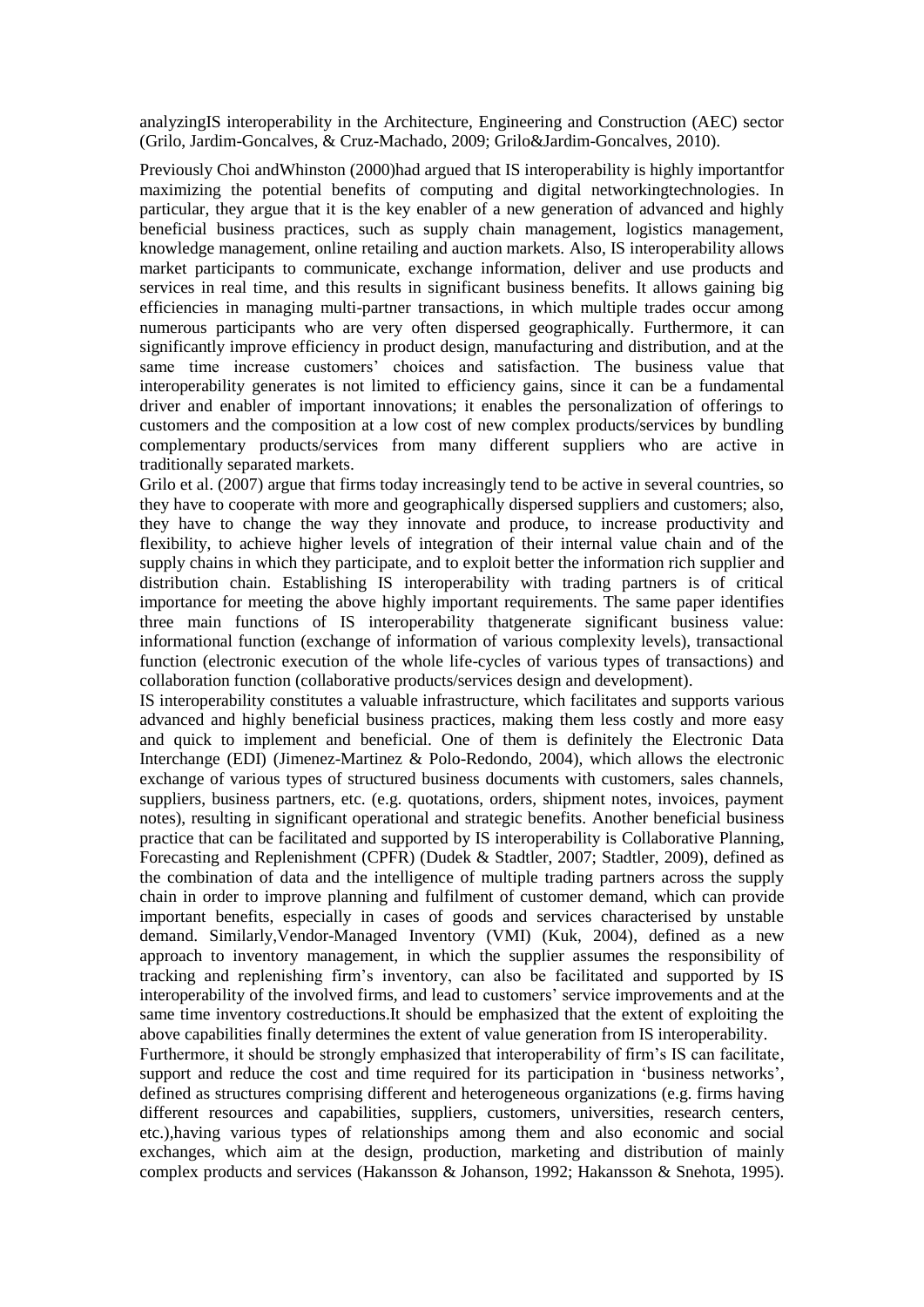Business networkshave become of critical importance in the modern economy (Rycroft, 2007; Busquets, 2010; Zeng et al., 2010), so competition in many industries tends to be more among business networksthan among individual firms. The participation of a firm in business networks offers significant business benefits (Kodama, 2005; Baraldi & Nadin, 2006; Kajikawa et al., 2010; Zeng et al., 2010): access to complementary resources and capabilities, new markets and technologies, diverse knowledge, and also opportunities to achieve economies of scale, to focus on their core competencies, toshare the costs and risks of their activities, and to coordinate them in order to cope with market and technological complexities that characterise modern economy.

Furthermore, business networks facilitate learning through transfer of knowledge among participating firms, so theyact as "conduits" for moving and processing knowledge, andincreasingly become the "locus" of combination of diverse knowledge and complementary resources, creation of novel knowledge and innovation at a network level, rather than within the firms of the network.Extensive previous research in the innovation domain has shed light on the increasing importance of business networks for innovation activity in the last decade (Cumbers, 2003; Dewick&Miozzo, 2004; Mancinelli&Mazzanti, 2009;Zeng et al., 2010; Huizingh, 2011; Salavisa et al., 2012). It has revealed thatthere has been afundamentalchangein the wayfirmsdesign and implementinnovation; while previously this has been viewed as a predominantly internal task, in the last decade it increasingly becomes a more "open" and collaborative process based on interactionsamongdifferent firms. Interorganizational mainly cross-sectoral networks,whichfacilitatetheflowsofinformation, knowledge and resourceshaveemergedasahighly effective strategy.

Therefore firm"s business performance today depends critically on its participation in multiple business networks, having variable compositions, objectives and time-horizons (some of them having long term orientation, while some others having shorter term orientations, focusing mainly on the exploitation of individual business opportunities), and this can be greatly facilitated and supported by IS interoperability. The relationships among firms as part of such networks necessitate specific actions at three layers (Hakansson & Snehota, 1995; Baraldi & Nadin, 2006): 'activity links' (i.e.mutual adaptations in their activities), 'resource ties' (i.e., technical connectionsand mutual orientations of their physical andorganisational resources) and "actor bonds" (i.e. social interactionsbetween individuals and organisational units of cooperatingfirms). These require extensive exchanges of information, both "structured" and 'unstructured', with cooperating firms in multiple networks; the exchange of the former (structured information) can be significantly facilitated by IS interoperability.

# **EMPIRICAL LITERATURE**

However, the business value of IS interoperability has been only to a very limited extent empirically investigated, so it has not been sufficiently examined to what extent the abovementioned expectations of the relevant theoretical literature are realised; only a very small number of empirical studies have been conducted concerning IS interoperability business value, and all of them are based on small datasets.

Boh, Xu,&Soh(2008)investigateempirically the effects of the extent of deployment of a single industry-specific standard (the RosettaNet, a standard aiming to facilitate B2B electronic transaction in high-tech industries, e.g. semiconductor manufacturing, telecommunications, etc.), and its integration in firm"s processes, on the operational and strategic benefits that adopting firms obtain; it is based on dataset collected from 62 firms from China, Japan, Malaysia, Singapore and Taiwan. It has concluded that the extent of integration and deployment of this standard have both similar positive effects on the strategic benefits obtained, while the former is the main determinant of the operational benefits.

Mouzakitis, Sourouni,&Askounis(2009) investigate empirically the effect of five levels of interoperability (network, data, process, application and business interoperability) on the required B2B integration effort; it is based on a dataset collected from 239 Greek firms, which had successfully completed at least one B2B integration project in a predefined time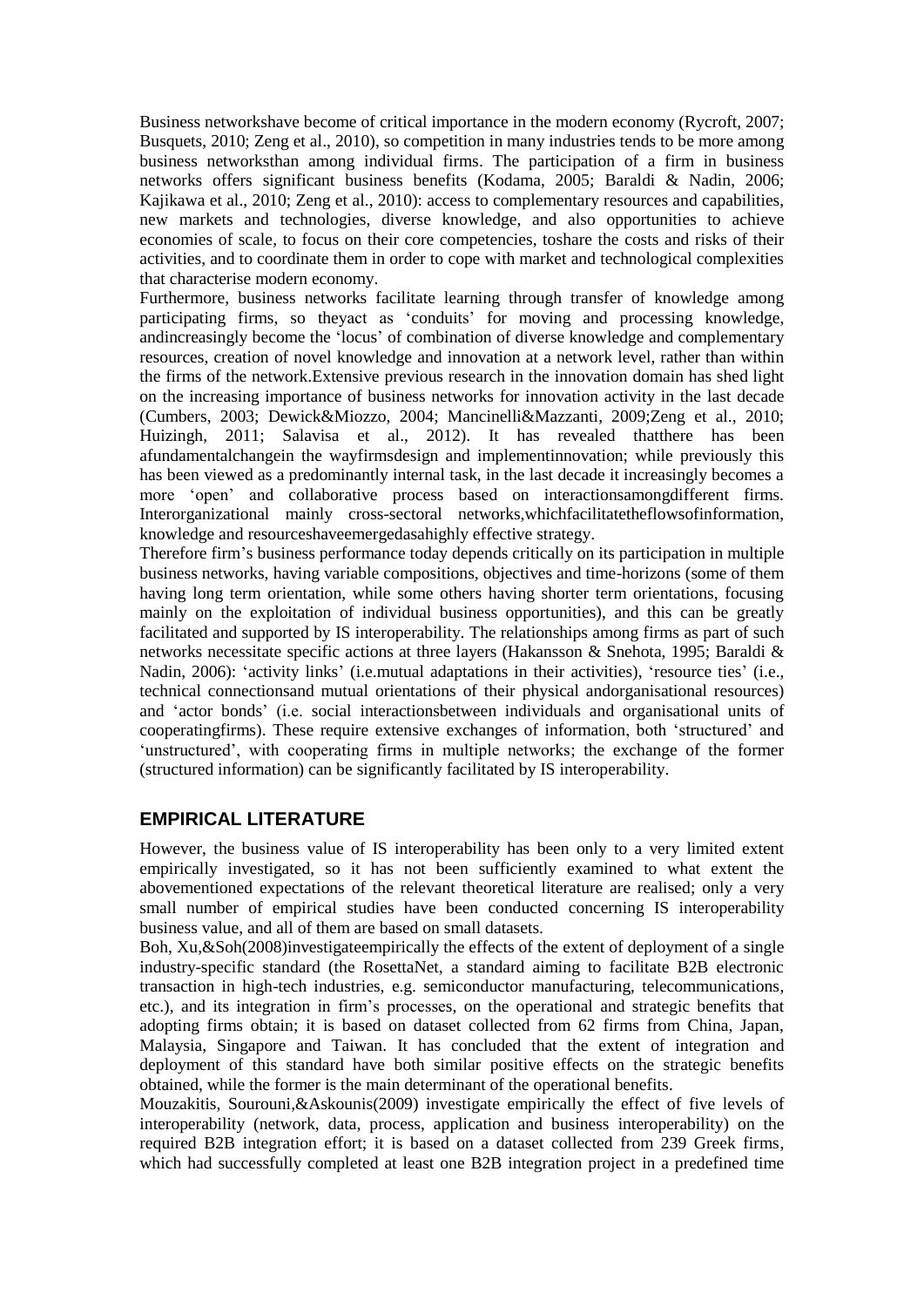period. It was concluded thatinteroperability at the data, process and business levels is negatively associated with integration effort.

We remark that these few empirical studies do not investigate the multipledimensions of the business value generated by IS interoperability, i.e. its impacts on various aspects of firm"s operation and performance, do not examine its effect on firm"s innovation activity, and also do not examine and compare these effects for different types of standards. Our study contributes to filling this empirical research gap, by investigating the effects of the three main types of IS interoperability standards on several business performance variables (both "final" and "intermediate" ones, as explained in the following section), based on a large dataset collected from 14065 European firms.

# **RESEARCH HYPOTHESES**

Since business performance depends on a large number of "internal" and "external" variables (associated with the internal resources and organization of the firm, and its external environment respectively), our first two research hypotheses concern the effect of adopting IS interoperability standardsontwo "intermediate" business performance variables(impact of firm"s ICT infrastructure on business processes performance and innovation), while our third research hypothesis concerns a "final" business performance variable (financial performance). Previous IS literature has emphasized that ICT affects positively firms" business performance mainly through two mechanisms: by increasing the performance of their business processes, and by driving and facilitating innovations in their business processes and in their products and services(e.g. Brynjolfsson &Hitt, 2000; Brynjolfsson& Saunders, 2010);so for this reason we have focused our first two research hypotheses on the effects of IS interoperability on these two mechanisms.

In particular, as mentioned previously, IS interoperability standards allow the easy and low cost exchange of various types of data between the firm and its customers, suppliers and business partners (Li et al., 2008), without the need of developing complex data conversion programs. These data can be at the informational or transactional mode (using the terminology introduced by Grilo et al. (2007)), and concern both descriptions of products and services at various levels of detail, and also quotations, orders, shipments, receipts, invoices, payments and returns, leading to process efficiency (Wu & Chang, 2011). Also, these data can be oriented towards supporting and enhancing coordination and collaboration, for instance data on stock levels, production plans and sales forecasts, or on common projects, supporting various highly efficient business practices (Choi &Whinston, 2000). Furthermore, IS interoperability standards can facilitate the participation in business networks, the exploitation of physical resources of other firms, the achievement of economies of scale, resulting finally in important operational benefits (Kajikawa et al., 2010; Baraldi & Nadin, 2006). The above will increase the impact of firm"s ICT infrastructure on the performance of its business processes. Therefore our first research hypothesis is:

#### *H1: The adoption of IS interoperability standards increases the impact of firm's ICT infrastructure onbusiness processes performance*

Furthermore, the establishment of IS interoperability with existing and potential customers, suppliers and business partners that these standards enable can be very useful for the design and implementation of innovations.Today the innovation process becomes increasingly "open" and collaborative, based on extensive interactions withbusiness partners,customers and suppliers (Zeng et al., 2010; Huizingh, 2011); among them should be exchanged initially ideas and then structured documents (e.g. with designs of new products). The latter flows can begreatly facilitated and supported by IS interoperability. Furthermore, IS interoperability can be of critical importance for the quick and low cost production, marketing and distribution of the designed innovative products, through a close cooperation with multiple suppliers, subcontractors, wholesalers and retailers, and exchange of various electronic documents with them. Also, as mentioned previously,IS interoperability facilitates the participation in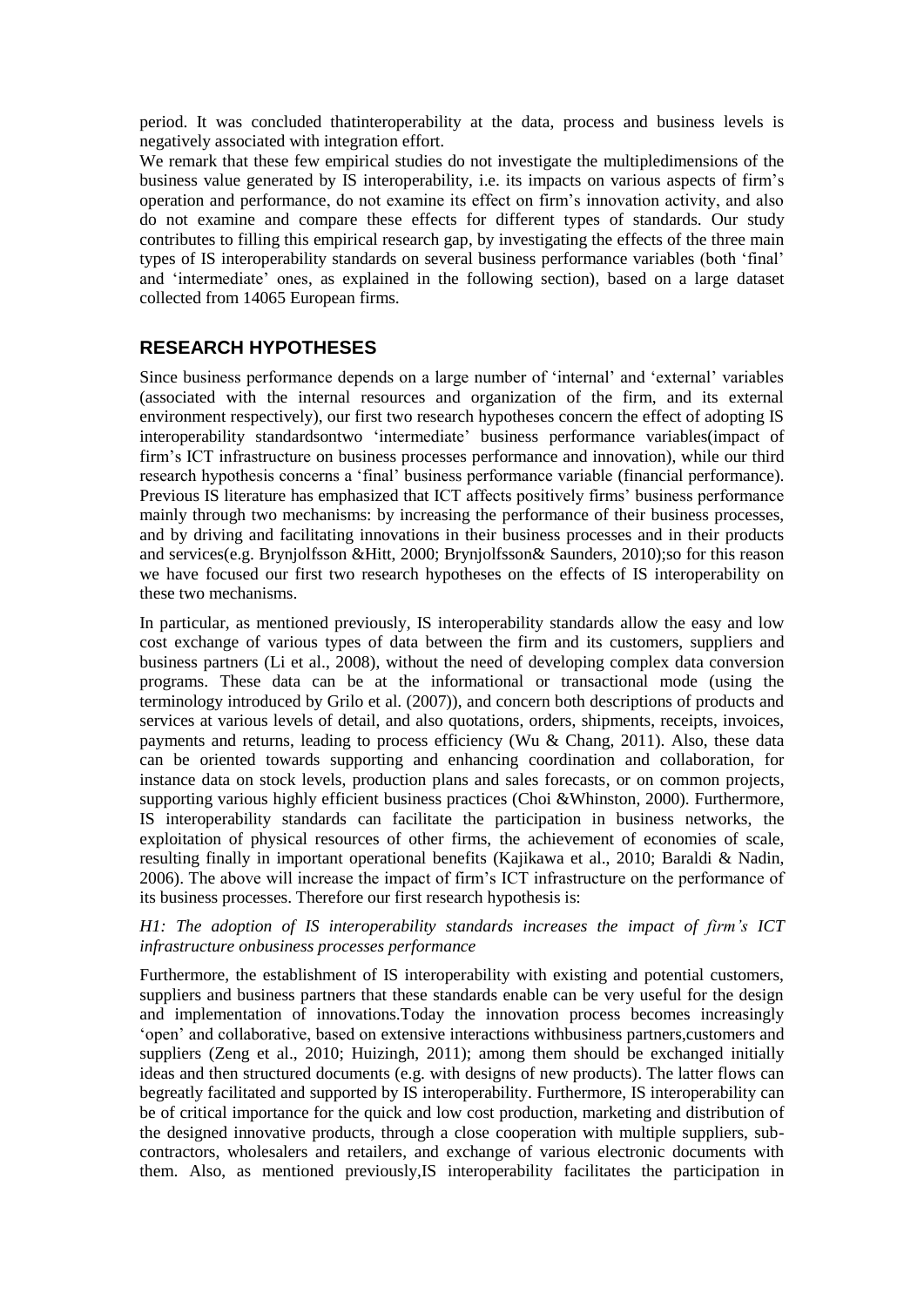business networks, which have been recognized as important sources of innovation, as they enable extensive sharing of diverse sources of knowledge, combination of them and creation of innovative products and services (Baraldi & Nadin, 2006; Kajikawa et al., 2010; Salavisa et al., 2012), and at the same time allow gaining access to small niche markets for selling to them wider ranges of products (Li et al., 2008). Therefore our second research hypothesis is:

*H2: The adoption of IS interoperability standards increases the impact of firm's ICT infrastructure on its innovation activity*

Finally, as the adoption of IS interoperability standards will increase the business benefits provided by firm"s ICT infrastructure concerning both its business processes performanceand its innovation activity, we expect that it will finally affect positively its financial performance. So our third research hypothesis is:

*H3: The adoption of IS interoperability standards has positive impact on firm's financial performance*

## **DATA AND METHOD**

For this empirical study we used a large dataset collected in the 'e-Business Survey 2006", which was conducted by the European e-Business Market W@tch [\(www.ebusiness](http://www.ebusiness-watch.org/)[watch.org\)](http://www.ebusiness-watch.org/), an established observatory organization supported by the DG Enterprise and Industry of the European Commission. This survey aimed to assess the extent of adoption and use of various types of ICT infrastructures, applications, standards and practices, the impacts of ICT use, and also the innovation in themember states of European Union, the acceding and candidate countries and also the countries of the European Economic Area (EEA). It was based oncomputer-aided telephone interview (CATI) technologies, andincluded 14,065 telephone interviews with decision-makers of firms from 29 countries from the above areas. The target population of this survey included all firms of the above countries which are active in one of the following ten selected highly important economy sectors: Food and Beverages (S1), Footwear (S2), Pulp and Paper (S3), ICT Manufacturing (S4), Consumer Electronics (S5), Shipbuilding and Repair (S6), Construction (S7), Tourism (S8), Telecommunication Services (S9) and Hospital Activities (S10). A stratified sample by company size and sector was randomly selected from this population, including a10% share of large firms (with 250+ employees), a 30% share of medium sized firms (with 50-249 employees), a 25% share of small firms (with 10-49 employees), while the remaining 35% were micro firms (with less than 10 employees). In the Appendix we can see the questions we used from the above questionnaire for this study.

In order to test research hypotheses 1 and 2,using the above data we estimated the following regression models M1 and M2, having as dependent variables the main variables of these hypotheses:the impact of firm"s ICT infrastructure on business processes performance (ICT\_BPRO) and on innovationactivity (ICT\_INNO); asmain independent variables they have the adoption of the three types of standards examined in this study, the industry-specific standards (IND\_ST),the proprietary standards (PRO\_ST) and the XML-horizontal standards (XMLHOR ST), and also the degree of development of firm's internal IS (that support its internal processes) (INT\_IS) and e-sales IS (ESAL\_IS):

ICT\_BPRO=bo + b1\*IND\_ST + b2\*PRO\_ST + b3\*XMLHOR\_ST + b4\*INT\_IS + b5\*ESAL\_IS (M1)

ICT\_INNO=bo + b1\*IND\_ST + b2\*PRO\_ST + b3\*XMLHOR\_ST + b4\*INT\_IS + b5\*ESAL\_IS (M2)

Theimpact ofICT onbusiness processes performance (ICT\_BPRO) was measured asthe average of two items (ICT\_BPRO1 and ICT\_BPRO2 – see Appendix) assessing whether ICT had positive influence, no influence or negative influence on the efficiency of business processes and on internal work organization respectively. Such items assessing the perceived influence of ICT on various aspects of business performance have been extensively used in previous empirical IS research (Martinez-Lorente et al., 2004; Sanders, 2007; Kearns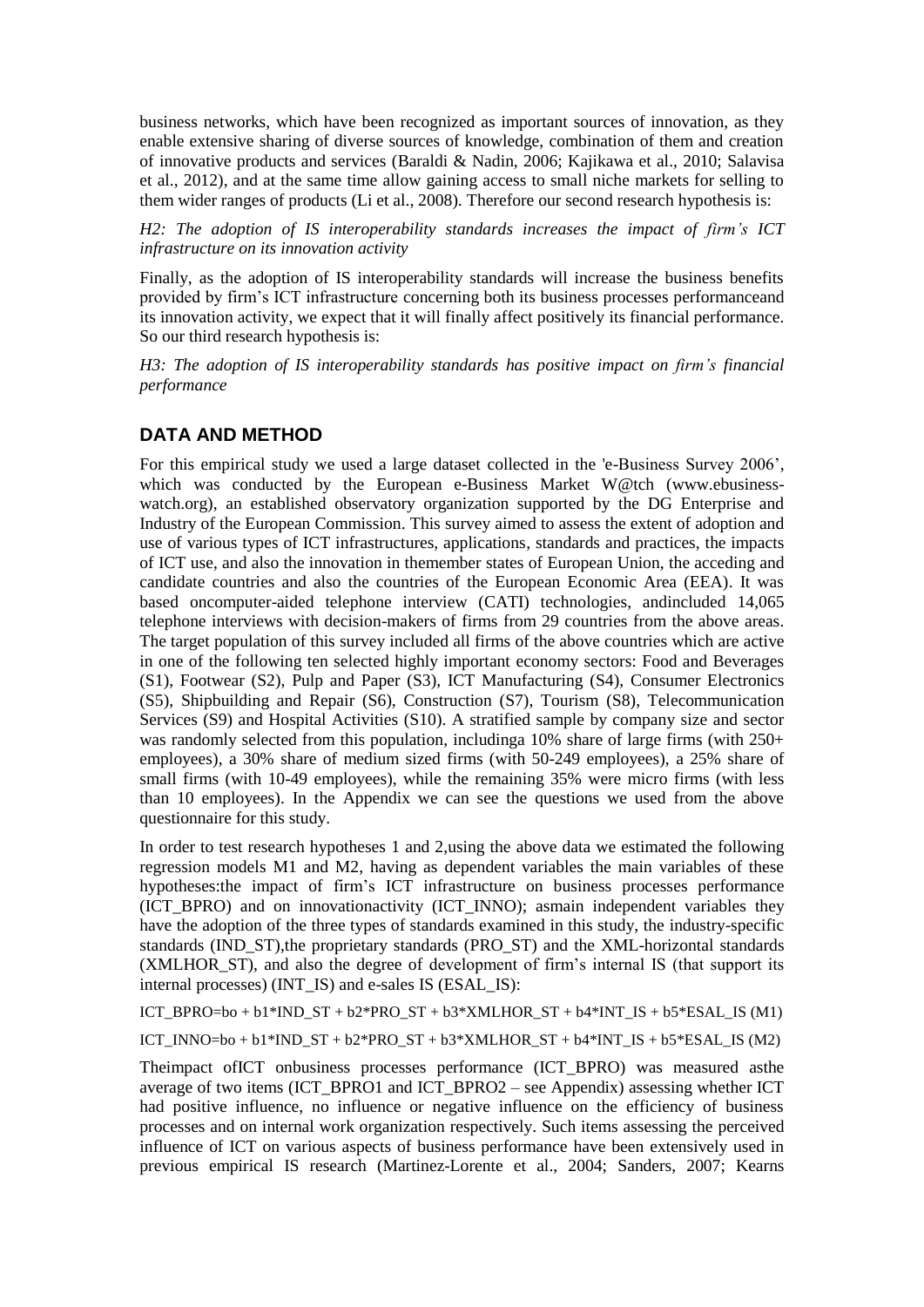&Sabherwal, 2007). The impact of ICT on firm"s innovation activity (ICT\_INNO) was measured asthe average of two items (ICT\_INNO1 and ICT\_INNO2 – see Appendix) assessing whether the firm had introduced in the last 12 months any ICT-based product/service or process innovation. These items have also extensive previous literature support (Koellinger 2008; Soto-Acosta &Meroño-Cerdan, 2008).

Our main independent variables are three dichotomous items (IND\_ST, PRO\_ST and XMLHOR\_ST) assessing whether the firm uses industry-specific standards, proprietary standards and XML-horizontal standards respectively in order to exchange data with its customers and suppliers. Furthermore, taking into account that theimpact of firm"s ICT infrastructure on business performance depends critically on the degree of its development, i.e. the extent of using IS for supporting firm"s internal processes and for interacting with the external environment (i.e. lower extent of ICT use for these purposes results in lower ICT impact on business performance), wehave also included two additional independent variables; theycorrespond to the two most widely used types of IS: the intra-organizational/internal and the e-sales ones. The first variable was the degree of development of firm"s internal IS (INT\_IS), which was measured as the average of six items (INT\_IS1 to INT\_IS6 – see Appendix) assessing whether the firm has: a) a basic internal infrastructure: the Intranet, and also b) five important applications supporting fundamental internal functions: Enterprise Document Management (EDM) system, Enterprise Resource Planning (ERP) system, software for tracking working hours or production time, capacity or inventories management software and software for sharing documents between colleagues or performing collaborative work in an online environment. Such items have been used extensively in previous empirical IS research for measuring internal IS use (Koellinger, 2008; Soto-Acosta &Meroño-Cerdan, 2008; Brews &Tucci, 2004). The second additional variable was the degree of development of e-sales IS (ESAL\_IS), whichwas measured as the average of four items (ESAL\_IS1 to ESAL\_IS6 – see Appendix) assessing whether the firm uses IS for the four main stages of sale"slifecycle: for publishing offers to customers, answering calls for proposals or tenders, receiving orders from customers and enabling customers to pay online. These items have also extensive previous literature support (Soto-Acosta &Meroño-Cerdan, 2008; Brews &Tucci, 2004; Hashim, Murphy & Law, 2007).Finally, in order to control for other sector-specific factors affecting the impactof ICT on business performance, we also included for the abovementioned ten sectors covered by our survey nine sectoral dummies (while one sector was used as a reference group).

Similarly, in order to test research hypothesis 3we estimated the following regression model M3, having as dependent variable the main variable of this hypothesis: firm's financial performance (FINP); it has the same independent variableswith the above M1 and M2 models (the adoption of the three examined types of standards and the degree of development of firm"s internal and e-sales IS), and also an additional one concerningfirm"s human capital (HCAP), which is widely recognised as an important determinant of its financial performance (Arvanitis& Loukis, 2009):

#### FINP=bo+b1\*IND\_ST+b2\*PRO\_ST+b3\*XMLHOR\_ST+b4\*INT\_IS+b5\*ESAL\_IS+B6\*HCAP(M3)

Financial business performance (FINP) was measured as the average of three items (FPIN1, FINP2 and FPIN3– see Appendix) assessing whether firm's turnover, marketshare and productivity increased, stayed roughly the same or decreased in the last financial year in comparison with the previous one. Finally firm"s human capital (HCAP) was quantified through the percentage share of firm"s employees having a college or university degree (see Appendix).Such items have been used extensively in previous empirical management research for measuring financial business performance and human capital respectively (Martinez-Lorente et al., 2004; Hyvonen, 2007; Koellinger, 2008). For the estimation of this M3 model the data from the 834 Hospital Activities sector (S10) were not used, because of missing data for some financial performance items.

#### **RESULTS**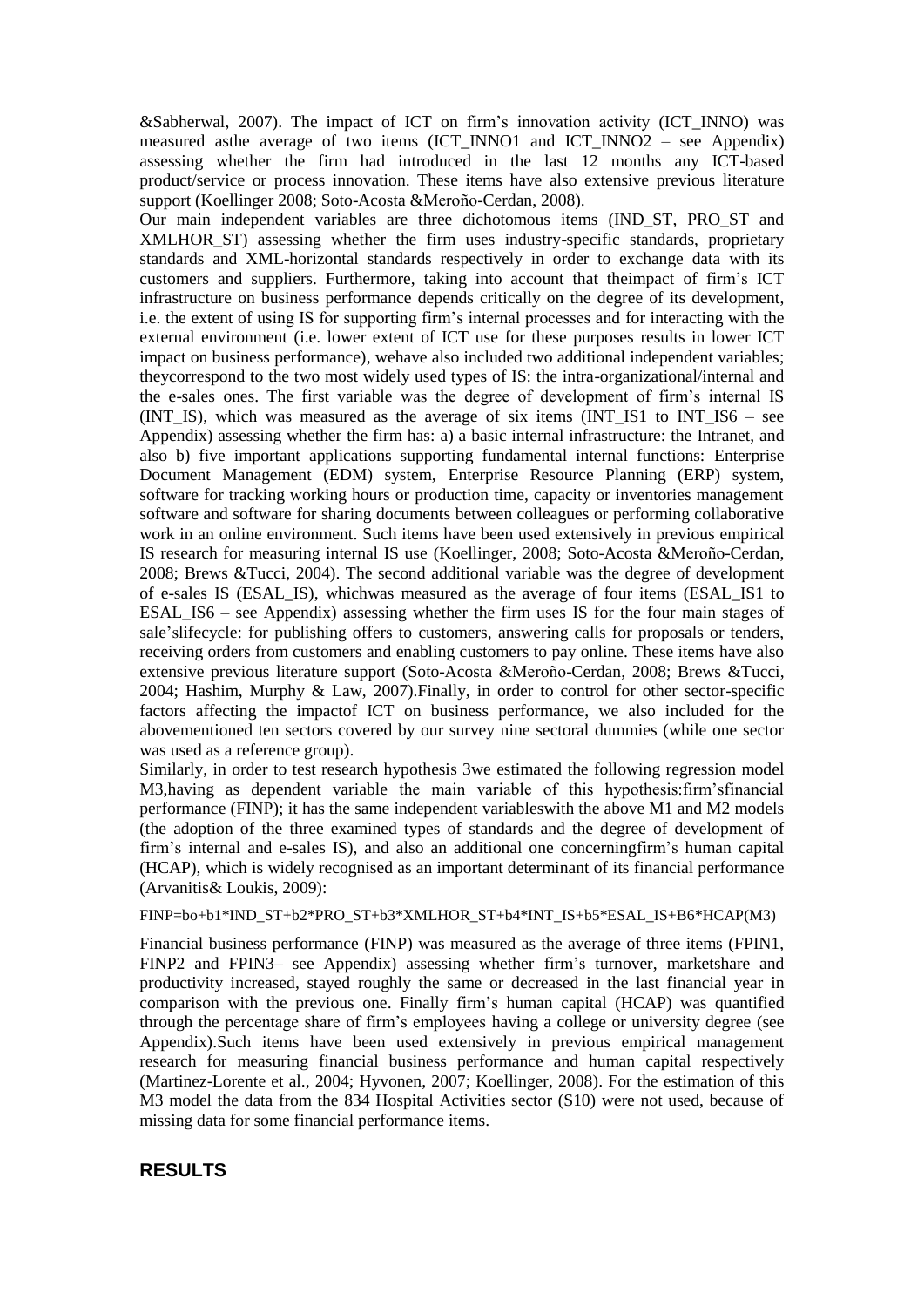#### **Effects on Business Impact of ICT Infrastructure**

In Table 1 we can see the results of the estimation of the M1 and M2 regression models–for each model we can see the standardized coefficients of the independent variables, which allowa comparison of their effects on the dependent variable.We remark that in both models the standardized coefficients for all the three examined types of IS interoperability standards (variables IND\_ST, PRO\_STand XMLHOR\_ST) are positive and statistically significant. This indicates that the adoption of industry-specific,or proprietary or XMLhorizontalstandards for establishing IS interoperability with cooperating firms (e.g. customers, suppliers, business partners) increases the positive impact of firm"s ICT infrastructure on the performance of its business processes (dependent variable ICT\_BPRO) and on its innovation activity (dependent variable ICT\_INNO). Thereforeour firsttwo research hypotheses H1 and H2 are supported for all three examined types of IS interoperability standards. These results provide a strong empirical evidence of the multi-dimensional business value generated by IS interoperability, with respect to both business processes performance and innovation activity. Also,we can see that in both models the standardized coefficients of the degree of development of firm's internal IS (variable INT\_IS) and e-sales IS (variable ESAL\_IS) are positive and statistically significant as well, as expected. Finally, we remark that most of the coefficients of the sectoral dummies are statistically significant, which indicates that there are sector-specific factors that affect the impact of ICT on business processes performance and innovation, and this necessitates the inclusion of sectoral dummies in such regressions.

|                                      | <b>ICT_BPRO</b> | ICT_INNO     |
|--------------------------------------|-----------------|--------------|
| IND_ST                               | $0.156***$      | $0.119$ ***  |
| PRO_ST                               | 0.039***        | $0.043$ ***  |
| XMLHOR_ST                            | $0.038***$      | $0.103$ ***  |
| $\ensuremath{\text{INT\_IS}}\xspace$ | $0.219***$      | $0.173$ ***  |
| <b>ESAL_IS</b>                       | $0.074***$      | $0.176$ ***  |
| $DUM_1$                              | $-0.063***$     | $-0.036$ *** |
| $DUM_2$                              | $-0.076***$     | $-0.032$ *** |
| $DUM_3$                              | $-0.026***$     | $-0.029$ *** |
| $DUM_4$                              | $-0.011$        | $0.020**$    |
| $DUM_5$                              | $-0.009$        | $0.029***$   |
| $DUM_6$                              | 0.003           | $-0.030$ *** |
| $DUM_7$                              | $-0.014$        | $-0.068$ *** |
| $DUM_9$                              | $0.017*$        | $0.117$ ***  |
| <b>DUM 10</b>                        | $-0.015*$       | $0.023$ ***  |

*Table 1. Estimated regression models of the impact of firm's ICT infrastructure on business processes performance and innovation.*

It is interesting to compare between the effects of these three types of IS interoperability standards by examining the corresponding standardized coefficients of these two regression models in the above Table  $1 -$  we can also see them below in Figure 1 normalised as percentages of the corresponding standardized coefficients of the degree of internal IS development in the three models. We remark that the effects of these three types of standards differ significantly. In particular, we can see that the adoption of industry-specific standards leads to the highest increase of the impact of ICT infrastructure on business processes performance and innovation: the corresponding standardized coefficients in the two models (0.156 and 0.119) are higher than the ones of theproprietary standards (0.039, 0.043 respectively)and the XML-horizontalones (0.038, 0.103 respectively). This is because, as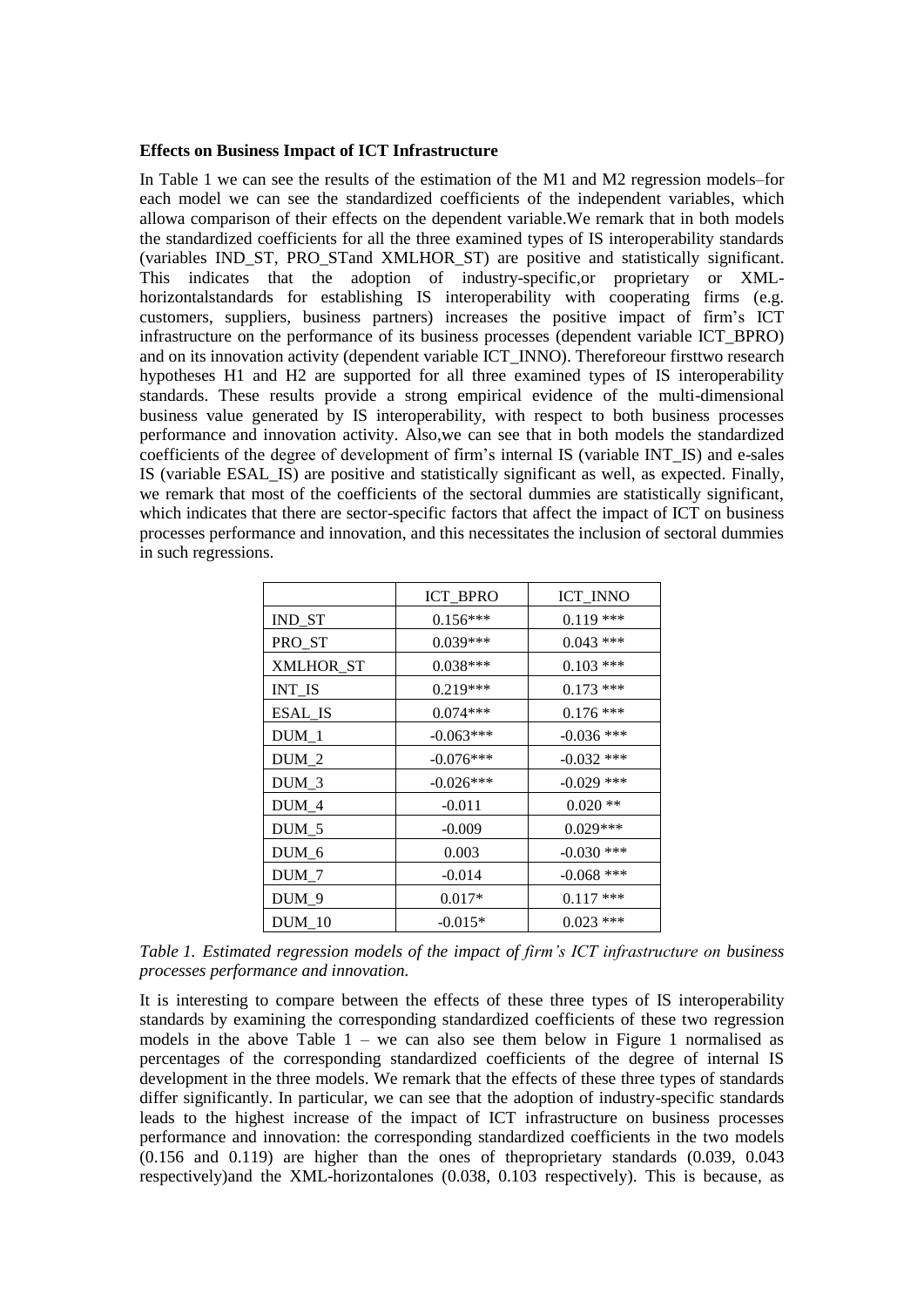mentioned in the Introduction, industry-specific standards have the following two important characteristics:

i) They have exactlythe whole needed "depth and breadth": they cover almost all the electronic documents exchanged between a firm in the industry and its suppliers, customers, sales channels, business partners, etc. (such as orders, invoices, payments, returns, product designs, production plans, demands, etc.), and also for each of them include thewhole range of required elements, butdo not include additional data elements (Nurmilaakso 2008; 2008; Lampathaki et al., 2009).

ii) They also have high level of applicability, as they are usually adopted by most of the firms belonging to the particular industry (e.g. suppliers, competitors, customers, sales channels, etc.), so they can be used for establishing IS interoperability with most of the firms we have transactions and cooperation with.

On the contrary,the proprietary standards usually have extensive "depth and breadth", but cover mainly the needs (documents and elements) of the strong creator firm. Also, they are characterized by much lower levels of applicability, as such a standard can be used for establishing IS interoperability only with the creator firm and a relatively small number of firms that adopt it. For these reasons the adoption of proprietary standards leads to lower increase of the impact of firm"s ICT infrastructure on business processes performance and innovationthan the industrial ones.

Finally, the XML-horizontal standards,as mentioned in the Introduction,aremainlycrosssectoral (horizontal) at the time when the data of this study were collected, so they are characterized by higher levels of applicability, since they can be used for exchanging electronically business documents with firms not only of the same industry, but also of other industries as well. However, they lack the needed depth and breadth for representing sectorspecific characteristics and information elements, as they have been developed with a "least common denominator" logic, so they cover mainly business documents and elements of them that are common across sectors, and do not provide a "perfect match"with needs. For these reasons the adoption of XML-horizontal standards results in a lower increase of the impact of firm"s ICT infrastructure on the business processes performance and innovation in comparison with the industrial standards. However, the difference between the effects of these two types of standards (industry-specific and XML-horizontal ones) is much smaller with respect to innovation, since according to previous innovation literature (e.g. Castellacci, 2008) important innovations require extensive interactions and therefore information exchange among firms of different sectors, and XML-horizontal standards can greatly facilitate and support this.

#### *Figure 1. Normalised effects of independent variables in the ICT\_BPRO (M1), ICT\_INNO (M2) and FINP (M3) models as percentages of the effects of internal IS (INT\_IS).*

It is interesting tocompare the magnitudes of theabove effects of these three types of IS interoperability standards with the corresponding effects of the degree of development of internal and e-sales IS using Table 1 and Figure 1.We remark that the effect of the industryspecific standardsin the first business processes performance model is  $71\%$  (=0.156/0.219)and in the innovation model it is 69% (=0.119/0.173) of the effect of the degree of development of the internal IS, which is regarded as the fundamental determinant of the business impact of ICT.Therefore the effects of adopting industry-specific standardson the impacts of firm"s ICT infrastructure on business processes performance and on innovation seem to be quite strong, about two thirds of the corresponding ones of the degree of development of the internal IS. For the proprietary and the XML-horizontal standards the above percentages are lower: 18% and 25% respectively for the former, and 17% and 60% respectively for the latter.

We can make a similar comparison with the effects of e-sales IS. We remark that the effect of industry-specific standards in the first business processes performancemodel is 211%  $(=0.156/0.074)$  and in the innovationmodel 68%  $(-0.119/0.176)$ . Therefore the effects of adopting industry-specific standardson the impact of firm"s ICT infrastructure on business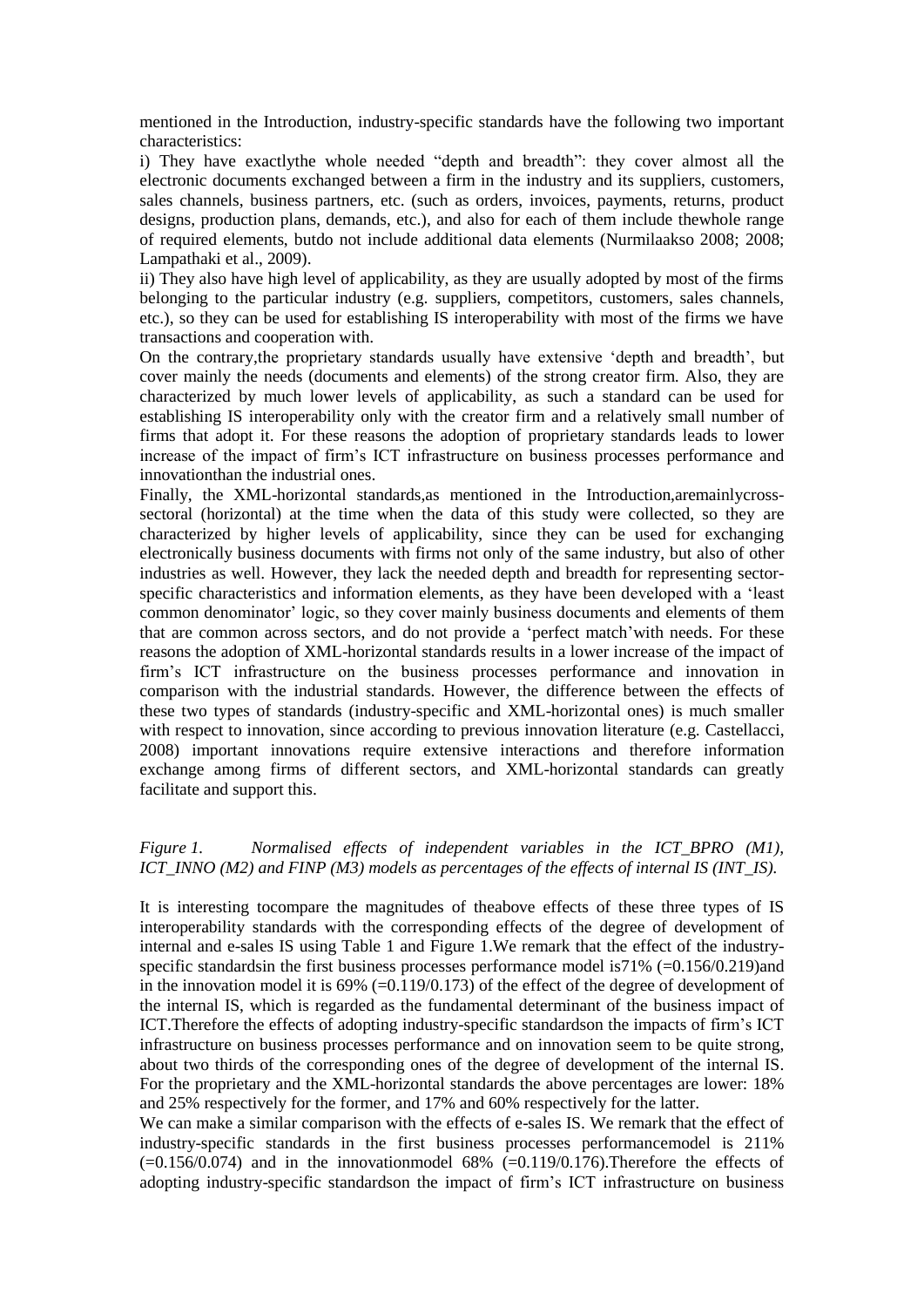processes performance (innovation)is more than double (two thirds of)the one of the degree of development of e-sales IS. For the proprietary standards and the XML-horizontal standards the above percentages are lower: 53% and 24% respectively for the former, and 51% and 58% respectively for the latter.

#### **Effects on Financial Performance**

In the following Table 2 we can see the results of the estimation of the M3 regression model.

|                  | <b>FINP</b>  |
|------------------|--------------|
| IND_ST           | $0.069$ ***  |
| PRO ST           | $0.028$ ***  |
| <b>XMLHOR ST</b> | 0.005        |
| <b>INT_IS</b>    | $0.100$ ***  |
| ESAL IS          | $0.082$ ***  |
| <b>HCAP</b>      | $0.058$ ***  |
| DUM 1            | $-0.017$     |
| $DUM_2$          | $-0.122$ *** |
| DUM 3            | $-0.019*$    |
| DUM 4            | $-0.052$ *** |
| $DUM_5$          | $-0.042$ *** |
| DUM_6            | $-0.001$     |
| DUM 7            | $-0.007$     |
| DUM 8            | $-0.024*$    |

*Table 2. Estimated regression model of firm's financial performance.*

We remark that the standardised coefficients of the industry-specific and the proprietary standards (variables IND\_ST and PRO\_ST) are positive and statistically significant, while the standardised coefficient of the XML-horizontal standards (variableXMLHOR\_ST) is positive as well, but much smaller and statistically non-significant. Therefore we can conclude that the adoption of industry-specific or proprietary standards for establishing IS interoperability with cooperating firms (e.g. customers, suppliers, business partners)has positive impacts even at the level of firm"s financial performance. Thereforeour third research hypothesis H3ispartially supported (only fortwoof the three examined types of IS interoperability standards). Also, we remark that the standardised coefficientsof the degree of development of firm"s internal IS (variable INT\_IS) and e-sales IS (variable ESAL\_IS), and also of the human capital (variable HCAP), are positive and statistically significant as well, as expected.

A comparison of the magnitudes of the standardised coefficients of the independent variables (using Table 2 andFigure 1)shows that the degree of development of the internal IS has the strongest effect on financial performance (standardised coefficient 0.100), followed by the degree of development of the e-sales IS (0.082), and then the adoption of industrial standards (0.069) and the human capital (0.058), while much weaker is the effect of the adoption of proprietary standards (0.028). These results provide additional empirical evidence of the high business value that IS interoperabilitygenerates: the adoption of industry-specificstandards has a strong impact even at the level of financial performance, which is 69% (=0.069/0.100) of the effect of the degree of development of the internal IS, and  $84\%$  (=0.069/0.082) of the effect of the degree of development of the e-sales IS (so it is comparable with the effects of the main ICT-related determinants of firm"s financial performance). The adoption of proprietary IS interoperability standards has also statistically significant impact at the level of financial performance, but of lower magnitude, about  $40\%$  (=0.028/0.069) of the effect of the industry-specific standards; this is probably due to the lower applicability of the proprietary standards in comparison with the industry-specific standards, as the former can be used for establishing IS interoperability only with the strong creator firm and the small number of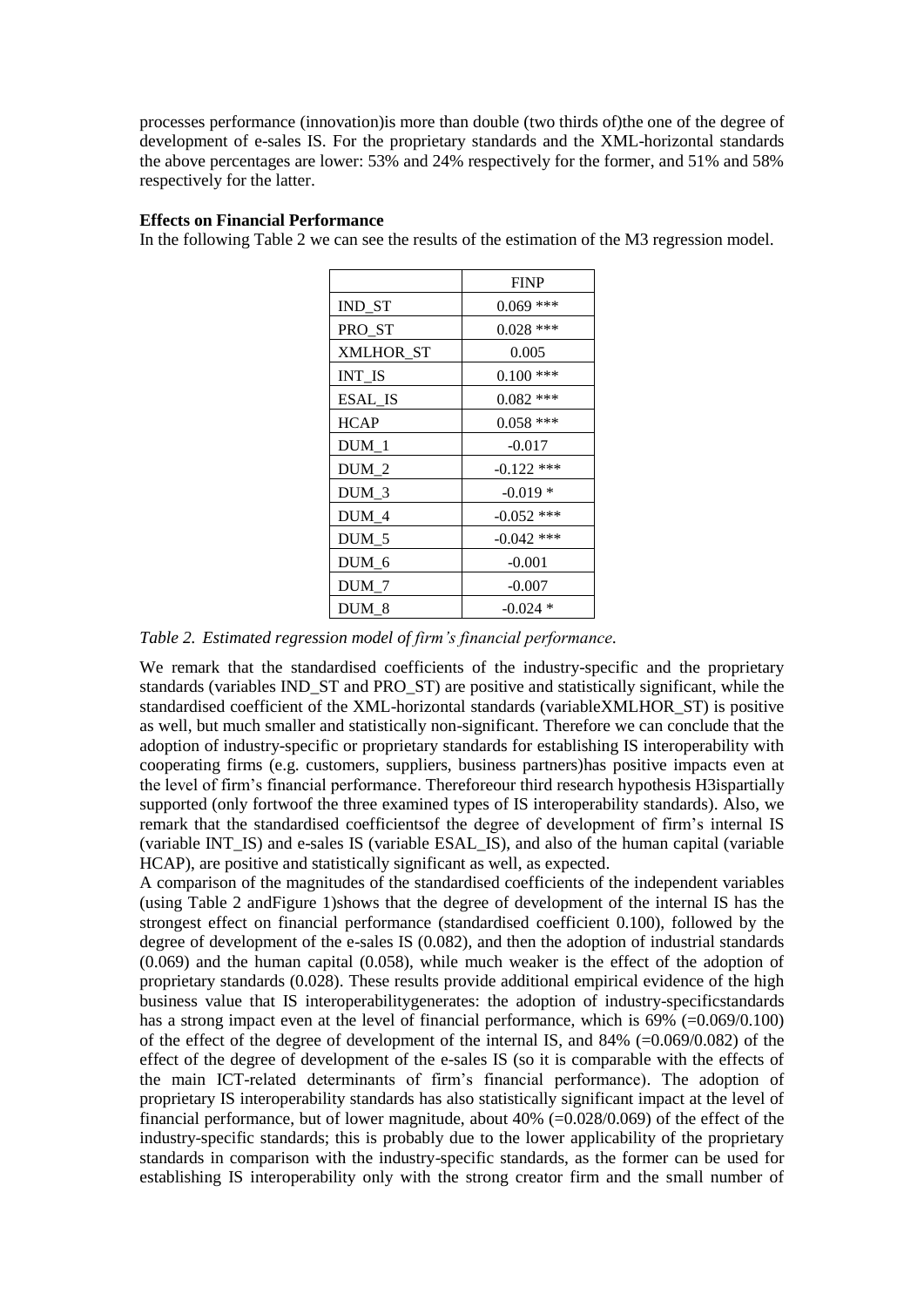adopting firms. On the contrary, the adoption of XML-horizontalIS interoperability standards does not have statistically significant impact at the level of financial performance; this probably happens because they cover mainly business documents and elements of them that are common across sectors, having been developed with a "least common denominator" logic, so they do not fulfil important industry-specific requirements.

# **CONCLUSIONS**

The progress towards a scientific maturity of the information systems (IS) interoperability domain and the creation of complete scientific foundations of it will require balanced research both at the technological and the business level: it necessitatesboth the development of mature and widely applicable interoperability architectures, methods and standards, and at the same time thesystematic investigation of the business value they generate. This chapter makes a contribution in this direction. Initially it analyses the theoretical foundations of the multidimensional business value of IS interoperability:they includei) previous theoretical literature discussing various possible contributions of IS interoperability to different aspects of business performance, and also ii) previous literature in the area of business networks, as IS interoperability can be an important facilitator of this increasingly important element of modern economy. Then,the quite limited empirical literature on IS interoperability business value is reviewed.

Furthermore, we contribute to filling this research gap by presenting an empirical study of the business value generated by the adoption of three fundamental types of IS interoperability standards: industry-specific, proprietary and XML-horizontal ones. We examine their effectson several business performance variables, both "intermediate" and "final" ones. In particular, as intermediate performance variables we have used the impacts of firm"s ICT infrastructure on its business processes performance and innovation, while as final business performance variable we have used firm"s financial performance. This empirical study has been based on a large dataset collected from 14065 European firms (from 25 countries and 10 sectors) through the e-Business Market W@tch Survey of the European Commission.

The results provide empirical evidence of the multidimensional business value generated by IS interoperability, its big magnitude and its strong dependence on the type of IS interoperability standards adopted.In particular, it has been concluded that the adoption of all these three types of standards for establishing IS interoperability with cooperating firms (e.g. customers, suppliers, business partners) increase the positive impact of firm"s ICT infrastructure on the performance of its business processes andits innovation activity. Furthermore, it has been found that the effects of the above three types of standards differ significantly: the adoption of industry-specific IS interoperability standards has the highest impact on business performance, while proprietary standards and XML-horizontalones have similar lower impacts. Furthermore, it has been concluded that the industry-specific and the proprietary interoperability standards have positive impacts even at the level of firm"s financial performance. All the above effects of the industry-specific IS interoperability standards are quite strong, having a level of about two thirds of the corresponding effects of the degree of development of internal IS (regarded as the main determinant of business benefitsfrom ICT).

The findings of our study have interesting implications for IS research and management. It provides theoretical foundations and also an empirical framework for future empirical research on the business value of various IS interoperability architectures, methods and standards. Also, the strength of the effects of adopting such standards indicates that future research on IS business value should take into account not only the degree of development of various types of firm"s IS (as it happened with most of the previous research in this area), but also their interoperability with the ones of other cooperating firms. With respect to IS management practice, our conclusions indicate that it is necessary to place strong emphasis on establishing interoperability of firm"s IS with the ones of other cooperating firms, due to the high business value that interoperability seems to generate; this emphasis should be similar to the one placed on the development of the functionality of various types of firm"s IS. In order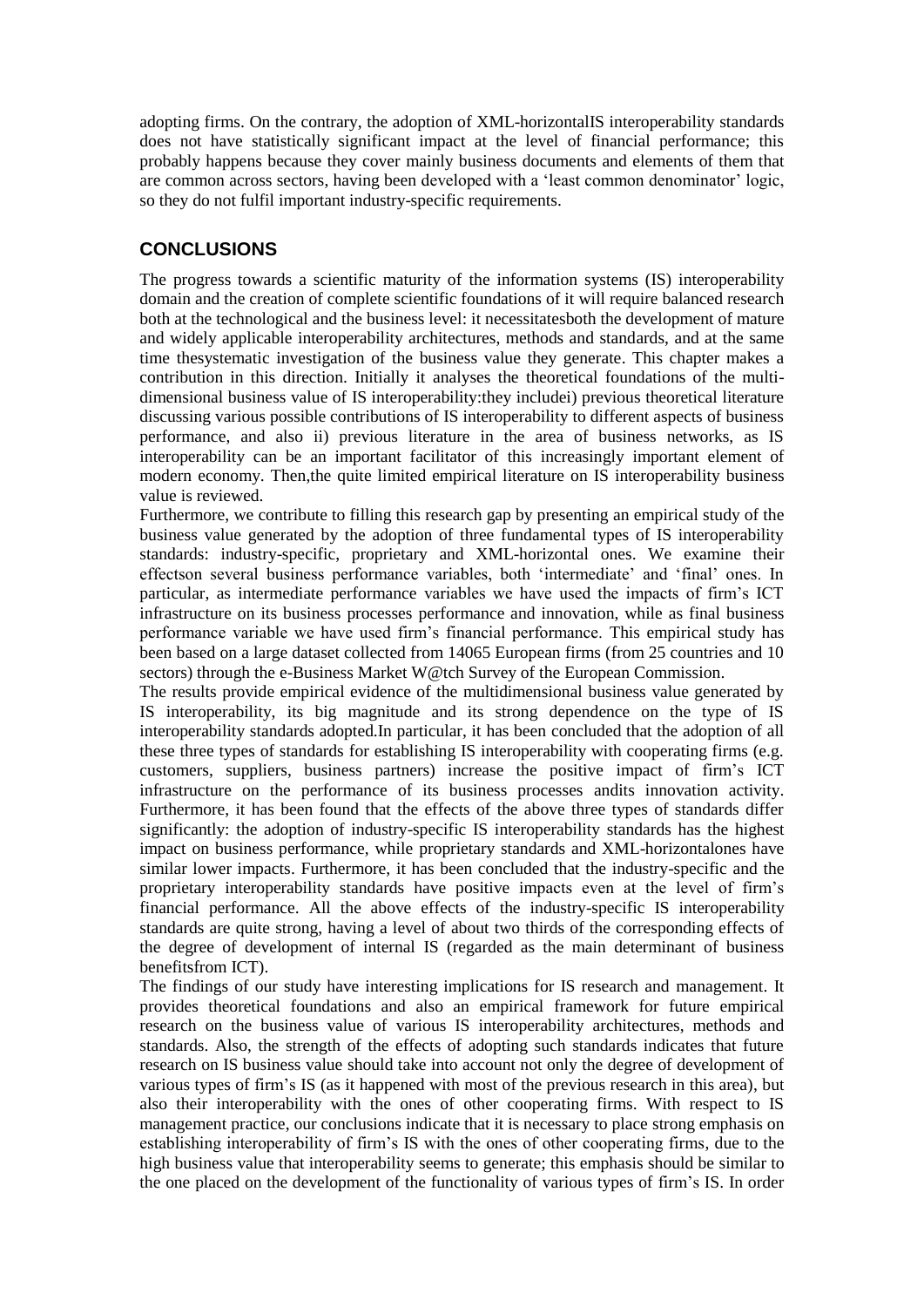to maximize this business value IS managers should adopt standards characterized by wide applicability (so that they can be used for establishing IS interoperability with a large number of other firms) and also sufficient "depth and breadth" (so that they enable a fully automated exchange of numerous electronic business documents including all required elements), such as the industry-specific standards.

Further empirical research is required on the business value that IS interoperability generates, examining from this viewpoint various existing and emerging IS interoperability architectures, methods and standards. Also, it is necessary to extend this research towards other "interoperability layers", and investigate empirically the business value not only of the "technical" interoperability, but also of the "organizational" interoperability as well, and their complementarities. Finally, it is necessary to identify and understand the moderators (both "internal" and "external" ones) and the mediatorsof the effects of the adoption of various IS interoperability architectures, methods and standardsonvarious dimensions of business performance.

## **REFERENCES**

Allee V. (2002).A value network approach for modelling and measuring intangibles.In *Proceedings of Transparent Enterprise Conference*, Madrid, November 2002.

Anderson C. (2006). "*The Long Tail: why the future of business is selling less of more*", Hyperion, USA.

Arvanitis S., Loukis E.(2009). Information and communication technologies, human capital, workplace organization and labour productivity in Greece and Switzerland: A comparative study based on firm-level data.*Information Economics and Policy 21*, 43-61.

Boh W. F., Xu Y., Soh C. (2008). VIS Standards Deployment and Integration: A study of Antecedents and Benefits.In *Proceedings of the International Conference on Information Systems (ICIS) 2008*.

Baraldi E., Nadin G. (2006).The challenges in digitalising business relationships. The construction ofan IT infrastructure for a textile-related business network.*Technovation, 26*, pp. 1111-1126.

Brews P., Tucci, C. (2004).Exploring the structural effects of internetworking.*Strategic Management Journal, 25*, pp. 429-451.

Brynjolfsson, E. and L. M. Hitt (2000). Beyond Computation: Information Technology, Organizational Transformation and Business Performance.*Journal of Economic Perspectives, 14*(4), 23-48.

Brynjolfsson, E. and Saunders, A. (2010). Wired for Innovation – How Information Technology Is Reshaping the Economy.*The MIT Press*, Cambridge, Massachusetts.

Busquets J. (2010), Orchestrating smart business network dynamics for innovation.*European Journal of Information Systems, 19*(4), pp. 481-493.

Castellacci F. (2008), Technological paradigms, regimes and trajectories: Manufacturing andservice industries in a new taxonomy of sectoral patterns of innovation.*Research Policy, 37*, pp. 978–994

Choi S., Whinston A. (2000).Benefits and requirements for interoperability in the electronic marketplace.*Technology in Society, 22*, pp. 33-44.

Cumbers A., Mackinnon D., Chapman K. (2003). Innovation, collaboration, and learning in regional clusters: a study of SMEs in the Aberdeen oil complex.*Environment and Planning A, 35*(9), pp. 1689–1706.

Dewick P., Miozzo M. (2004).Networks and innovation: sustainable technologies in Scottish social housing.*R & D Management, 34*(4), pp. 323–333.

Dudek G., Stadtler H. (2007).Negotiation-based collaborative planning in divergent two tier supply chains.*International Journal of Production Economics, 45*, pp. 465–484.

Grilo A., Jardim-Goncalves R., Cruz-Machado V. (2007).A Framework for Measuring Value in Business Interoperability. In*Proceedings of the IEEE International Conference on Industrial Engineering and Engineering Management* 2007, pp. 520-524.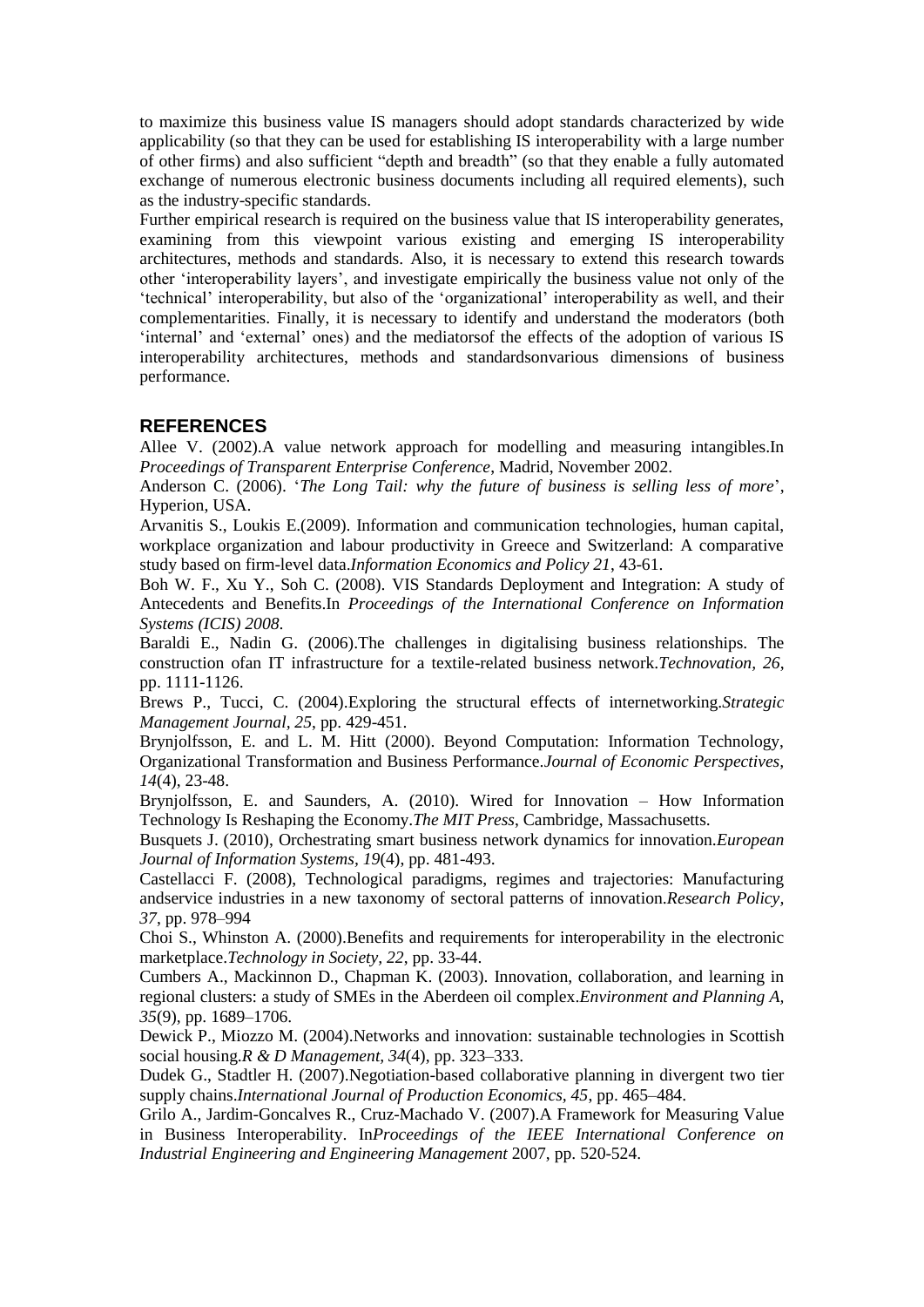Grilo A., Jardim-Goncalves R., Cruz-Machado V. (2009).Analysis of Interoperability Value Proposition in the Architectural, Engineering and Construction Sector. In*Proceedings of the IEEE International Conference on Industrial Engineering and Engineering Management 2009*, pp. 2217 - 2221.

Grilo A., Jardim-Goncalves R. (2010).Value proposition on interoperability of BIM and collaborative working environments.*Automation in Construction, 19*, pp. 522–530.

Hashim N., Murphy J., Law R. (2007).A review of hospitality website design frameworks. In M. Sigala, L. Mich, & J. Murphy (Eds.)*of Information and communication technologies in tourism* 2007 (pp. 219–230). New York: Springer Wien.

Institute of Electrical and Electronics Engineers (IEEE) (1990).IEEE Standard Computer Dictionary: A Compilation of IEEE Standard Computer Glossaries.

Jardim-Goncalves R., Popplewell K., Grilo A. (2012). Sustainable interoperability: The future of Internet based industrial enterprises.*Computers in Industry, 63*, pp. 731–738.

Jimenez-Martinez J., Polo-Redondo Y. (2004).The influence of EDI adoption over its perceived benefits.*Technovation, 24*, pp. 73-79.

Hakansson H., Johanson J. (1992).A model of industrial networks. In: Axelsson, B., Easton, G. (Eds.) *of Industrial Networks—A New View of Reality*. Routledge, London.

Hakansson H., Snehota, I. (Eds.) (1995).*Developing Relationships in Business Networks*. Routledge, London.

Huizingh E. (2011).Open innovation: State of the art and future perspectives.*Technovation, 31*, pp. 2–9.

Hyvonen J. (2007). Strategy, performance measurement techniques and information technology of the firm and their links to organizational performance.*Management Accounting Research, 18*, pp. 343–366.

Kajikawa Y., Takeda Y, Sakata I., Matsushima K. (2010).Multiscale Analysis of Interfirm Networks in Regional Clusters.*Technovation, 30*, pp. 168-180.

Kearns G. S., Sabherwal R. (2007).Strategic Alignment Between Business and Information Technology: A Knowledge-Based View of Behaviors, Outcome and Consequences.*Journal of Management Information Systems, 23*(3), pp. 129-162.

Kim W., Mauborgne R. (2005).*Blue Ocean Strategy – How to create uncontested market space and make competition irrelevant*. Harvard Business School Press, USA.

Koellinger, P. (2008).The relationship between technology, innovation, and firm performance: Empirical evidence from e-business in Europe.*Research Policy, 37*, pp. 1317– 1328.

Kuk G. (2004).Effectiveness of vendor-managed inventory in the electronics industry: determinants and outcomes.*Information & Management, 41*, pp. 645-654.

Kodama M. (2005). Knowledge Creation through networked Strategic Communities: Case Studies on New Product Development in Japanese Companies.*Long Range Planning, 38*, pp. 27–49.

Lampathaki F., Mouzakitis S., Gionis G., Charalabidis Y., Askounis D. (2009).Business to business interoperability: A current review of XML data integration standards.*Computer Standards & Interfaces, 31*, pp. 1045–1055.

Lampathaki F., Koussouris S., Agostinho C., Jardim-Goncalves R., Charalabidis Y., Psarras J. (2012).Infusing scientific foundations into Enterprise Interoperability.*Computers in Industry, 63*, pp. 858–866.

Legner R., Lebreton B. (2007).Preface to the Focus Theme Section: Business Interoperability Research: Present Achievements and Upcoming Challenges.*Electronic Markets, 17*(3), pp. 176-186.

Jardim-Goncalves R.,Popplewell K., Grilo A. (2012). Sustainable interoperability: The future of Internet based industrial enterprises.*Computers in Industry, 63*, pp. 731–738.

Li M. S., Crave S., Grilo A. and Van den Berg R. (Eds.) (2008).*Unleashing the Potential of the European Knowledge Economy – Value Proposition for Enterprise Interoperability*. European Commission, Information Society and Media.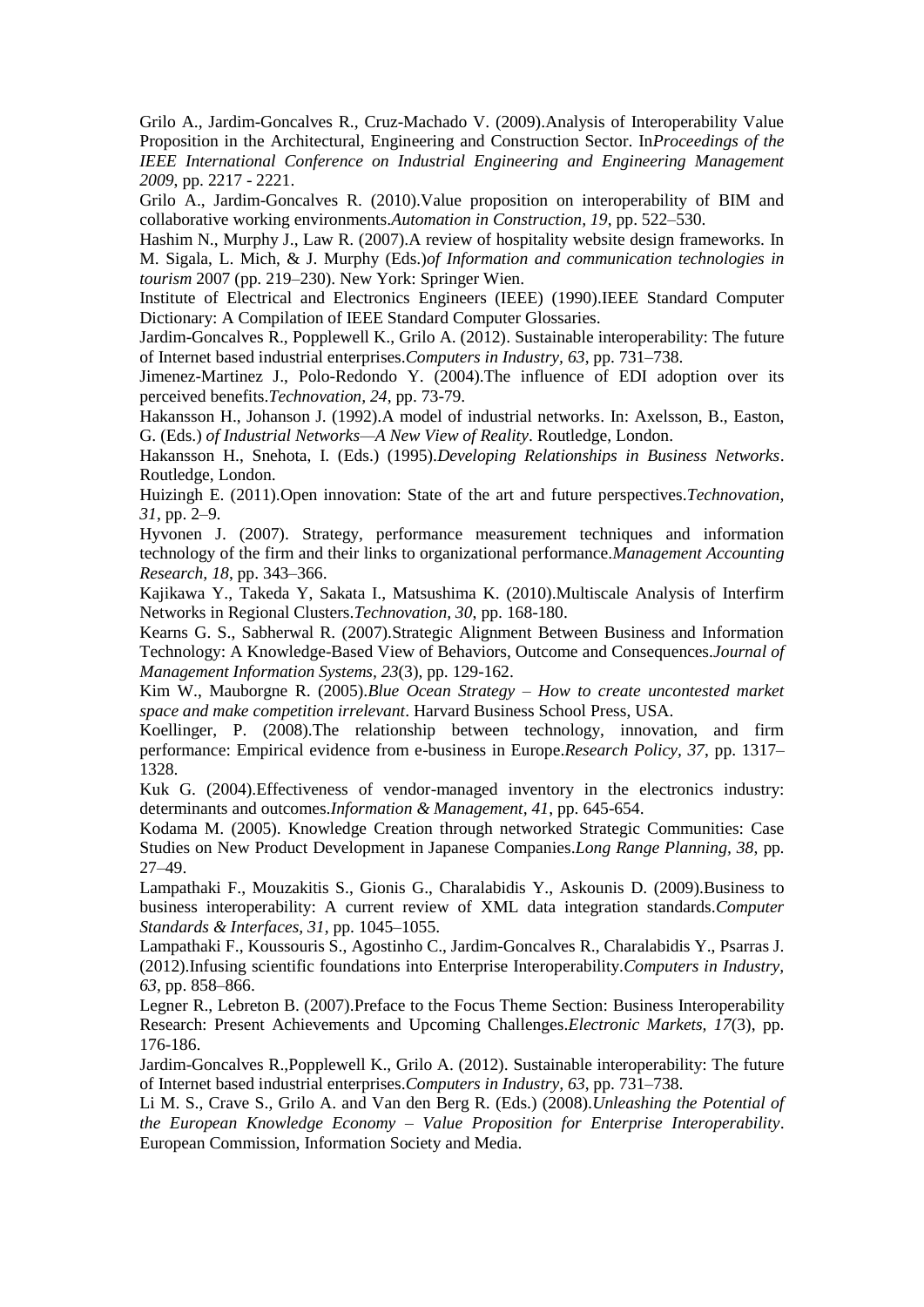Mancinelli S., Mazzanti M. (2009).Innovation, networking and complementarity. Evidence on SME performances for a local economic system in North-Eastern Italy.*Annals of Regional Science, 43*(3), pp. 567-597.

Martinez-Lorente A. R., Sanchez-Rogriguez C., Dewhurst F. W. (2004).The effect of information technologies on TQM: An initial analysis.*International Journal of Production Economics, 89*, pp. 77-93.

Mouzakitis S., Sourouni A. M., Askounis D. (2009).Effects of Enterprise Interoperability on Integration Efforts in Supply Chains.*International Journal of Electronic Commerce, 14*(2), pp. 127-155.

Nurmilaakso J. M. (2008a). Adoption of e-business functions and migration from EDI-based to XML-based e-business frameworks in supply chain integration.*International Journal of Production Economics, 113*, pp. 721–733

Nurmilaakso J. M. (2008b).EDI, XML and e-business frameworks: A survey.*Computers in Industry, 59*, pp. 370-379.

Rycroft R. W. (2007).Does cooperation absorb complexity? Innovation networks and the speed and spread of complex technological innovation.*Technological Forecasting & Social Change, 74*, pp. 565–578.

Salavisa I., Sousa C., Fontes M. (2012).Topologies of innovation networks in knowledgeintensive sectors: Sectoral differences in the access to knowledge and complementary assets through formal and informal ties.*Technovation, 32*, pp. 380–399.

Sanders N. R. (2007).An empirical study of the impact of e-business technologies on organizational collaboration and performance.*Journal of Operations Management, 25*(6), pp. 1332-1347.

Soto-Acosta P., Meroño-Cerdan A. L. (2008).Analyzing e-business value creation from a resource-based perspective. *International Journal of Information Management, 28*, pp. 49-60. Stadtler H. (2009). A framework for collaborative planning and state-of-the-art.*OR Spectrum, 31*, pp. 5–30.

Wu I., Chang C. (2011).Using the balanced scorecard in assessing the performance of e-SCM diffusion: A multi-stage perspective.*Decision Support Systems* (Article in Press).

Zeng S. X., Xie X. M., Tam C. M. (2010). Relationship between cooperation networks and innovation performance of SMEs.*Technovation, 30*, pp. 181–194.

# **KEY TERMS & DEFINITIONS**

**Information Systems (IS) Interoperability:** The ability of two or more IS or components to exchange information and to use the information that has been exchanged.

**Industry-specific standards:** Standards created mainly by industry associations or sectoral standardization bodies, in order to enable the electronic exchange of important business documents (e.g. quotations, orders, shipment notes, invoices, payment notes) between firms of a specific industry, their suppliers, customers and business partners.

**Proprietary standards:** Standards typically created and maintained by large and strong firms, which impose de-facto specifications for business documents" exchange with their own customers, suppliers or business partners.

**XML-horizontalstandards**: Standardsbased on the XML (eXtensible Markup Language), used for open cross-sectoral (horizontal) specifications of business documents" interchange formats to be used by firms of all sectors (though recently many industrial standards, and also some proprietary ones, have been ported to XMLas well).

**Red Ocean Strategies:** Strategies based on competition through lower prices in existing established products and services or marginal innovations in them.

**Blue Ocean Strategies:**Strategies aiming to make the competition irrelevant by creating new market spaces,termed as "blue ocean", through the introduction of radical innovations in the products, services and processes.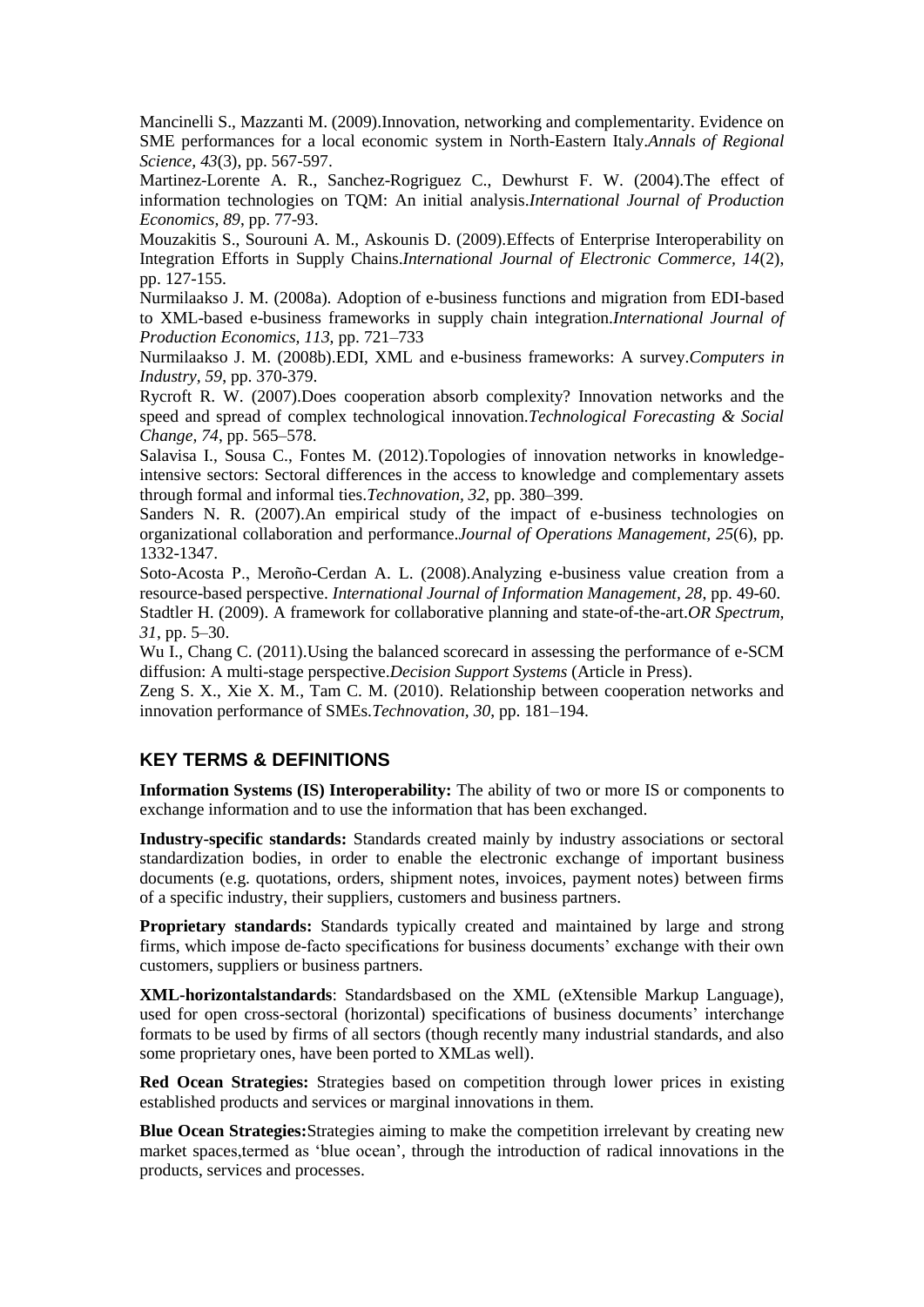**Business Networks:** Structures comprising different and heterogeneous organizations (e.g. firms having different resources and capabilities, suppliers, customers, universities, research centers, etc.), having various types of relationships among them and also economic and social exchanges, which aim at the design, production and marketing of complex products and services.

### **APPENDIX**

| Variable                       | Items                                                          |  |
|--------------------------------|----------------------------------------------------------------|--|
| Impact of ICT onbusiness       | ICT_BPRO1: Has ICT had a positive, negative or no influence    |  |
| processes performance          | on internal work organisation quality of customer service?     |  |
| (ICT_BPRO)                     | ICT_BPRO2: Has ICT had a positive, negative or no influence    |  |
|                                | on the productivity of your company?                           |  |
| Impact of ICT on innovation    | ICT_INNO1: During the past 12 months have you launched         |  |
| (ICT_INNO)                     | any new or substantially improved product or services directly |  |
|                                | related to or enabled by information or communication          |  |
|                                | technology?                                                    |  |
|                                | ICT_INNO2: During the past 12 months have you introduced       |  |
|                                | any new or substantially improved internal processes directly  |  |
|                                | related to or enabled by information or communication          |  |
|                                | technology?                                                    |  |
| Financial performance (FINP)   | FINP1: Has the turnover of your company increased, decreased   |  |
|                                | or stayed roughly the same when comparing the last financial   |  |
|                                | year with the year before?                                     |  |
|                                | FINP2: Has the share of your company in its most significant   |  |
|                                | market increased, decreased, or remained the same over the     |  |
|                                | past 12 months?                                                |  |
|                                | FINP3: Has the productivity of your company increased,         |  |
|                                | decreased or stayed roughly the same when comparing the last   |  |
|                                | financial year with the year before?                           |  |
| Industry-specific standards    | Do you use industry-specific standards agreed between you      |  |
| adoption (IND_ST)              | and your business partners for exchanging data with them?      |  |
| Proprietary standards adoption | Do you use proprietary standards for exchanging data with      |  |
| (PRO_ST)                       | buyers and suppliers?                                          |  |
| XML-horizontal standards       | Do you use XML-based standards for exchanging data with        |  |
| adoption (XMLHOR_ST)           | buyers and suppliers?                                          |  |
| Internal IS degree of          | INT_IS1: Do you use an Intranet?                               |  |
| development (INT_IS)           | INT_IS2: Do you use an EDM (Enterprise Document Manage-        |  |
|                                | ment)system?                                                   |  |
|                                | INT_IS3: Do you use an ERP (Enterprise Resource)               |  |
|                                | Planning) system?                                              |  |
|                                | Do you use online applications other than e-mail ?             |  |
|                                | INT_IS4: to share documents between colleagues or to           |  |
|                                | perform collaborative work in an online environment            |  |
|                                | INT_IS5: to track working hours or production time             |  |
|                                | INT_IS6: to manage capacity or inventories?                    |  |
| E-Sales IS degree of           | Do you use IT solutions for ?                                  |  |
| development (ESAL_IS)          | ESAL_IS1: Publishing offers to customers                       |  |
|                                | ESAL_IS2: Answering calls for proposals or tenders             |  |
|                                | ESAL_IS3: Receiving orders from customers                      |  |
|                                |                                                                |  |

*Survey questions used for measuring each variable*